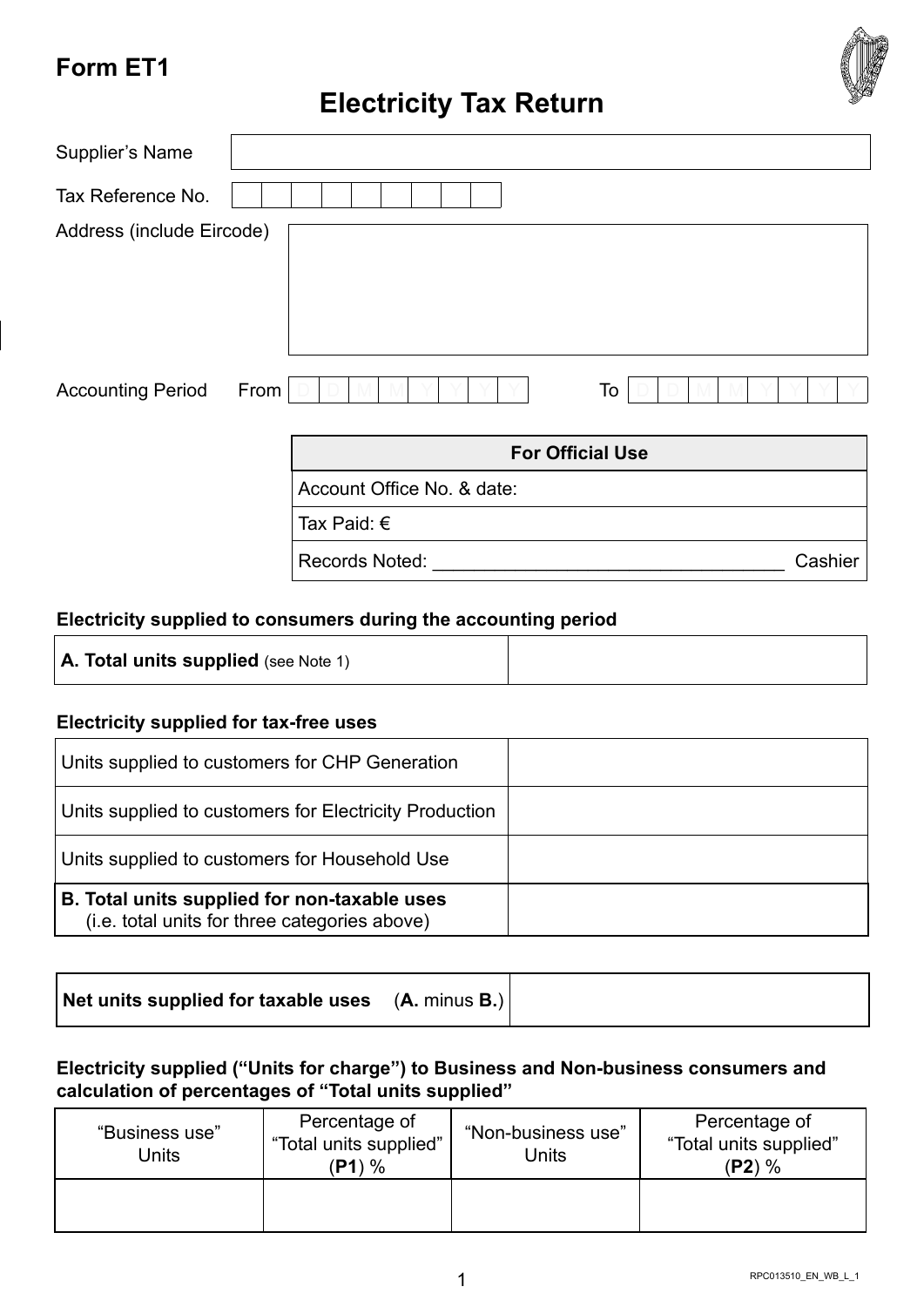#### **Reliefs for electricity from specific sources**

**N.B.** The two following categories of relief are based upon the supplier's **receipts of electricity from**  renewable sources or **from** environmentally friendly high-efficiency CHP. The relief is to be calculated hereunder and the amounts deducted as provided for in the section below titled "Calculation of Net Tax payable".

These figures are not related to and should not be confused with the figures on previous page for "Units supplied to customers for CHP Generation" and "Units supplied to customers for Electricity Production".

#### **Relief for electricity generated from renewable sources** (see Note 6)

| Total from Renewable sources<br>(R) | Relief at business rate<br>(€) | Relief at non-business rate<br>(€) |
|-------------------------------------|--------------------------------|------------------------------------|
| Units                               | $(R)$ x $(P1)^*$ x 1.0         | $(R) \times (P2)^* \times 1.0$     |
|                                     |                                |                                    |

\***(P1)** and **(P2)** are the percentages figures arrived at for "Business use" units and "Non-Business use" units on page 1.

#### **Relief for electricity produced from environmentally friendly high-efficiency heat & power cogeneration (HECHP)** (see Note 7)

| Total from HECHP<br>$(\mathbf{C})$ | Relief at business rate<br>(€) | Relief at non-business rate<br>(€) |
|------------------------------------|--------------------------------|------------------------------------|
| Units                              | $(C)$ x $(P1)^*$ x 1.0         | $(C)$ x $(P2)^*$ x 1.0             |
|                                    |                                |                                    |

\***(P1)** and **(P2)** are the percentages figures arrived at for "Business use" units and "Non-Business use" units on page 1.

#### **Calculations of Net Tax Payable**

|                                                                                    | "Business use" tax<br>(units $@ \in 1.0$ per unit)<br>(€) | "Non-business use" tax<br>(units $@$ $\in$ 1.0 per unit)<br>$(\in)$ |
|------------------------------------------------------------------------------------|-----------------------------------------------------------|---------------------------------------------------------------------|
| <b>Gross Charge</b><br>("Units for charge" from bottom page 1 by appropriate rate) |                                                           |                                                                     |
| Less relief for electricity from renewable sources                                 |                                                           |                                                                     |
| Less relief for electricity from HECHP<br>(see Note 7)                             |                                                           |                                                                     |
| Less any payments made on basis of interim<br>estimate (see Note 2)                |                                                           |                                                                     |
| <b>Net Tax Payable</b>                                                             |                                                           |                                                                     |

| Total Tax Payable                                                           |  |
|-----------------------------------------------------------------------------|--|
| (Sum of Net Tax payable at "Business use" rate and "Non-business use" rate) |  |

I declare, in accordance with the statutory provisions governing Electricity Tax, that the details on this form, pages 1 and 2, represent **a fair and reasonable estimate** / **a full and true account** (delete as appropriate, see Note 3) of the electricity supplied during the period quoted and for the uses specified, by the supplier named hereon.

Signed \_\_\_\_\_\_\_\_\_\_\_\_\_\_\_\_\_\_\_\_\_\_\_\_\_\_\_\_\_\_\_\_\_\_\_\_\_\_\_\_\_\_\_ Authorised signatory (see Note 4) (BLOCK CAPITALS) \_\_\_\_\_\_\_\_\_\_\_\_\_\_\_\_\_\_\_\_\_\_\_\_\_\_\_\_\_\_\_\_ Contact phone number \_\_\_\_\_\_\_\_\_\_\_\_\_\_\_\_\_ Designation (see Note 5) \_\_\_\_\_\_\_\_\_\_\_\_\_\_\_\_\_\_\_\_\_\_\_\_\_\_\_\_\_ Date \_\_\_\_/\_\_\_\_\_/\_\_\_\_\_\_